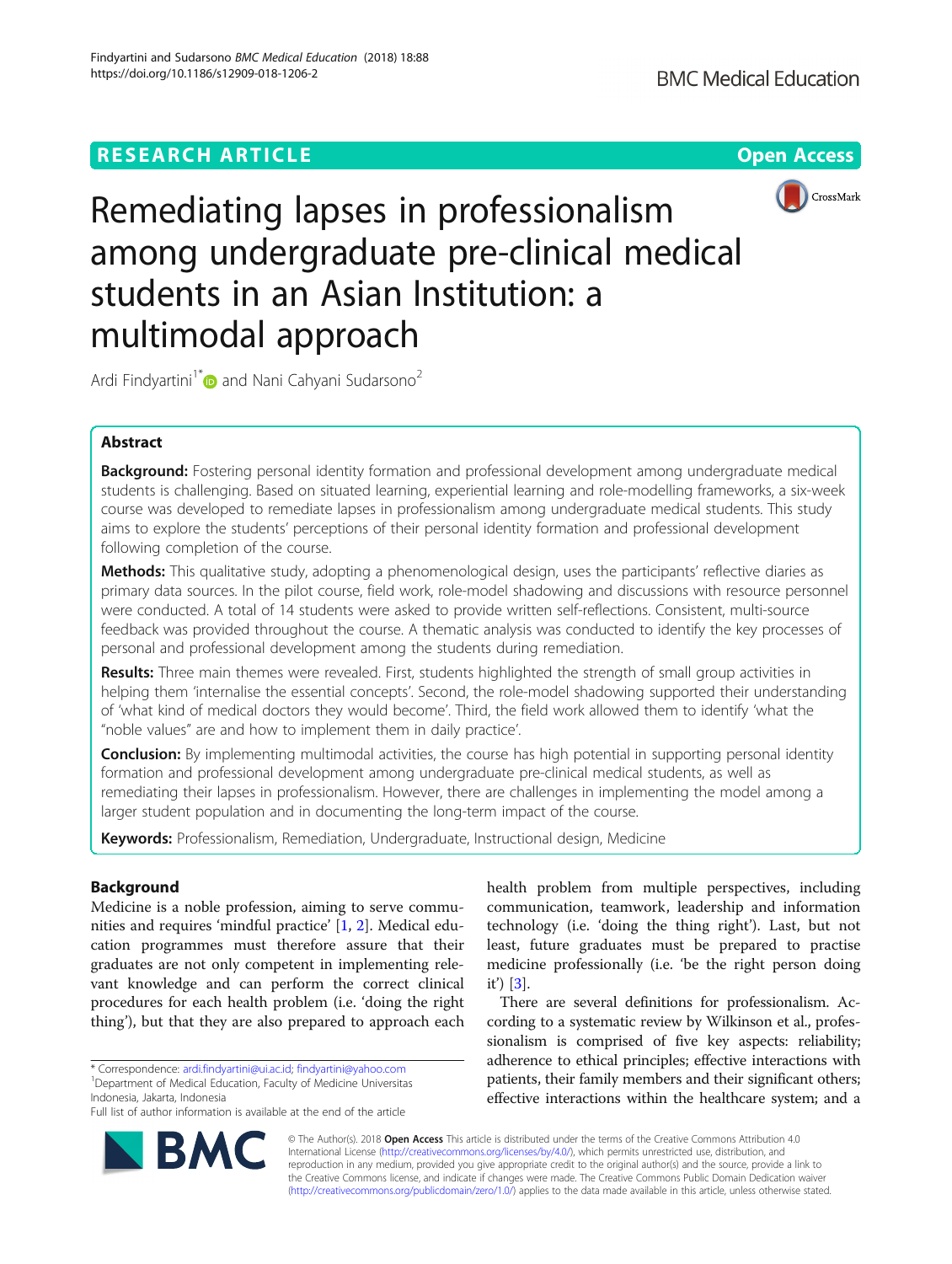commitment to improving the competence of oneself, others and the healthcare system [[4\]](#page-8-0). Irby et al. argued that professionalism should be considered as a set of ethical values and attributes (virtue-based professionalism), a set of behaviours (behaviour-based professionalism) or a method for personal identity formation; these three views are based on different constructs that can deepen one's understanding of professionalism [\[5\]](#page-8-0). In addition to these definitions, medical professionalism is a dynamic construct that requires practitioners to picture themselves providing excellent, ethical and altruistic patient care and satisfying the expectations of those outside the profession  $[1]$ .

Due to challenges in defining professionalism, medical education programmes have no other option than to teach it explicitly  $[1, 5]$  $[1, 5]$  $[1, 5]$  $[1, 5]$  $[1, 5]$ . This is strongly supported by studies highlighting that students with identified unprofessional behaviours may be at risk of disciplinary action when they become practising physicians  $[6, 7]$  $[6, 7]$  $[6, 7]$  $[6, 7]$  $[6, 7]$ . Various curriculum designs and teaching/learning methods have been suggested to foster the personal and professional development of medical students [\[5](#page-8-0)]. Such efforts should aim at both preventing students from developing unprofessional behaviours as well as remediating lapses in professionalism [\[8](#page-8-0)]. Unprofessional behaviours among students range from mild to serious [\[8](#page-8-0), [9\]](#page-8-0), including lapses in responsibility, lapses in their relationships with other healthcare practitioners and lapses in their relationships with patients [[9\]](#page-8-0). Ziring et al. also stated that regardless of the type of lapse, it is important to realise that medical students are not yet professionals. Therefore, when lapses in professionalism occur, students need to undergo remediation rather than be punished [\[9](#page-8-0)].

Remediation should help students develop a strong understanding of the cognitive component of professionalism, which requires explicit teaching [\[10\]](#page-9-0). Special curricula or assignments are among the most common remediation strategies, in addition to mandated mental health evaluation, mandated professionalism mentoring, stress-management counselling, course repetition and community service [\[9](#page-8-0)]. In the long term, however, remediation curricula should allow for internalisation and socialisation in authentic contexts through situated learning [[11](#page-9-0)]. The learning process must transform novice and non-expert members of the community (i.e. the medical students) into expert members of the medical profession with the appropriate competencies and a commitment to ethical values [[10](#page-9-0)].

Role modelling by experts contributes to the personal and professional development of medical students, creating opportunities for students to observe professionalism in practice [[12](#page-9-0)]. Regarding personal and professional identity formation as part of professional development, the learning process requires self-reflection so that students may internalise the values of professionalism; learn from

their experiences; and take further action to improve their understandings, attitudes and behaviours [\[13,](#page-9-0) [14](#page-9-0)]. Narrative reflection is also suggested as a way to encourage students to make conscious efforts towards understanding the complexity of professionalism [\[15\]](#page-9-0). A systematic review conducted by Guraya et al. revealed that even though there is no single best model to integrate the teaching of professionalism into the curriculum, the most powerful strategies to teach medical professionalism are role modelling, mentoring, hidden curriculum, reflective practice and effective communication [\[16\]](#page-9-0). This further underlines the process of socialisation in the personal and professional identity development of medical students [\[17\]](#page-9-0).

Developing professionalism and remediating lapses among pre-clinical undergraduate medical students can be challenging due to the level of understanding required and the context of practice. Teaching and learning professionalism in the pre-clinical stage of undergraduate medical education should situate the requisite ethics, values and beliefs, as well as their impacts to personal and professional development, within students' daily experiences, which are not always related to clinical practice  $[18]$ . In addition, some studies show the importance of considering the characteristics of the millennial generation when developing professionalism as a part of medical education [[19](#page-9-0)–[22\]](#page-9-0). The curriculum and teaching/learning process related to this must also consider the specific contexts surrounding the students, including culture. For example, students and academic staff in different organisational cultures may have different understandings of what is and is not a professional lapse in academic integrity (e.g. completing work for another student, altering or manipulating data, etc.) [[23](#page-9-0)]. Studies have also shown that different cultures may have distinctive definitions for some aspects of professionalism  $[24-26]$  $[24-26]$  $[24-26]$  $[24-26]$ , which, in turn, may cause the teaching of professionalism to vary widely [\[4](#page-8-0), [27](#page-9-0)].

To date, few studies have focused on describing personal identity and professional development in Asian medical schools [\[28](#page-9-0)–[30](#page-9-0)]. Reports on the best practices for remediating lapses in professionalism among medical students are also rare [\[31\]](#page-9-0). Given the dynamic development of professionalism and the need to explore various contextual factors, including generational and cultural characteristics, the present study aims to explore students' perceptions of their personal identity formation and professional development after completing a remediation course in a medical school in Indonesia. The pilot course included situated learning, experiential learning and role modelling as key frameworks.

# Methods

# Context

Professionalism is one of the competencies taught to Indonesian medical graduates [\[32](#page-9-0)]. Every medical school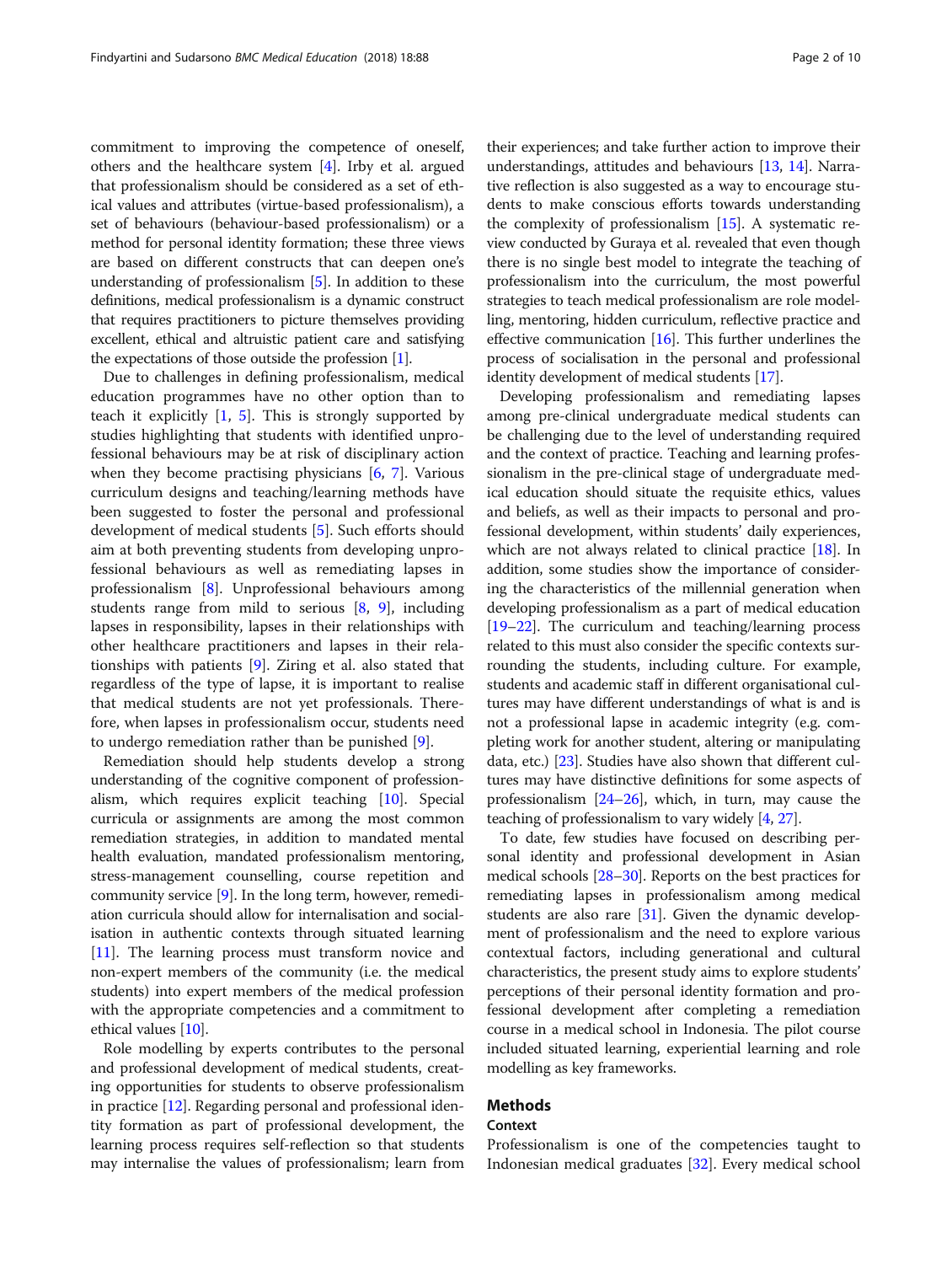in Indonesia, including the Faculty of Medicine at Universitas Indonesia (FMUI), has implemented various approaches to instilling and developing this competency among its students. At FMUI, a 5.5-year curriculum, comprised of 3.5 years of pre-clinical study and 2 years of clinical study, has been offered since 2012. Some courses in the pre-clinical curriculum are dedicated to the personal identity formation and professional development of medical students, whereas during the clinical studies, the curriculum is more embedded in clinical rotations at teaching hospitals and in community-based health services. Despite these opportunities to develop professionalism, there has been feedback from students and academic staff, as well as reports, on the misconduct of medical students, which encouraged the present authors to reflect on FMUI's curriculum.

Professionalism is a complex construct to teach [\[33\]](#page-9-0), requiring the preparedness of not only students but also academic staff and institutions. FMUI has implemented strategies to remediate students with confirmed lapses in professionalism, including counselling, community service, course repetition and even suspension. However, no systematic remediation processes exist in the form of a college course, as piloted in the present study. The remediation course was aimed at facilitating self-reflections among medical students with confirmed lapses in professionalism, thereby allowing them to identify what went wrong and how to remediate their behaviours.

## Description of the remediation course

A six-week remediation course was developed, and it was implemented as a pilot course from August–September 2016. The activities were arranged in small group formats. Students had some sessions comprised of topic discussion and role-play with the resource personnel, as well as role-model shadowing and field work. The topics covered professionalism, noble values for medical students and future medical doctors, and applications in daily life. Students were also asked to write a series of reflective diaries, including: daily reflections, a final reflection at the end of the module, reflections on their role-model shadowing and reports on their field activities. During group discussions, students were also encouraged to share their individual reflections as well as their views on several hypothetical situations concerning professionalism and professional lapses. All of their selfreflections were given feedback, both in written and verbal forms, by the authors of this study and other personnel involved in the course. The course description is provided in Table [1.](#page-3-0)

A total of 22 academics with medical backgrounds were involved in the course as resource personnel or tutors (8), as well as role models who the students shadowed (14). These teachers were selected by the course organiser and have been considered positive role models by the undergraduate medical students. The resource personnel and tutors were comprised of experienced medical teachers who facilitated group discussions on the given topics; triggered discussions linked to professional values and the daily practice of professionalism; and provided feedback on the students' reading summaries, written assignments and reports, as well as their written reflections. The role models were comprised of clinicians, researchers and/or policy makers. During the course, each role model was shadowed by one student in all clinical, educational or organisational activities for at least eight hours. At the end of each activity, the role models provided feedback to the students and encouraged them to reflect on their experiences and ask relevant questions.

In addition to the small group activities and role-model shadowing, groups of two were formed to propose and implement field projects. The students were given freedom to choose project themes that they thought best highlighted the noble values of the medical profession, such as compassion, care for others, integrity and excellence. The proposed themes included health education programmes for schoolchildren and their teachers, health education and general education programmes for street children and children in orphanages, entertainment for children in outpatient care at FMUI's teaching hospital, exploration of humanities in medicine and student body leadership programmes, and the development of mobile applications to educate fellow medical students on the professional use of social media. The students proposed and discussed their projects with the resource personnel prior to implementation. Each project had to be completed in at least 25 h, which was determined based on the time availability of the course. Once they completed their projects, each group developed a report that was presented during a plenary session attended by all resource personnel.

#### Study design

This qualitative study adopted a phenomenological design [[34](#page-9-0)], using reflective diaries as primary data sources. Phenomenology is a qualitative research approach which aims to explore the common lived experiences of a particular group. In addition to interviews with the informants, this approach may also use observation, documentation and other sources [\[34\]](#page-9-0). In the present study, the design allowed the authors to explore the meanings and common features perceived by students and teachers who were involved in the remediation course [[35](#page-9-0)]. During the course, students were asked to write daily reflections, rolemodelling reports and group fieldwork reports. Tutors and role models provided written feedback for the students. The written reflections were then analysed by the authors of the present study. During analysis, both authors considered the students' expressions concerning their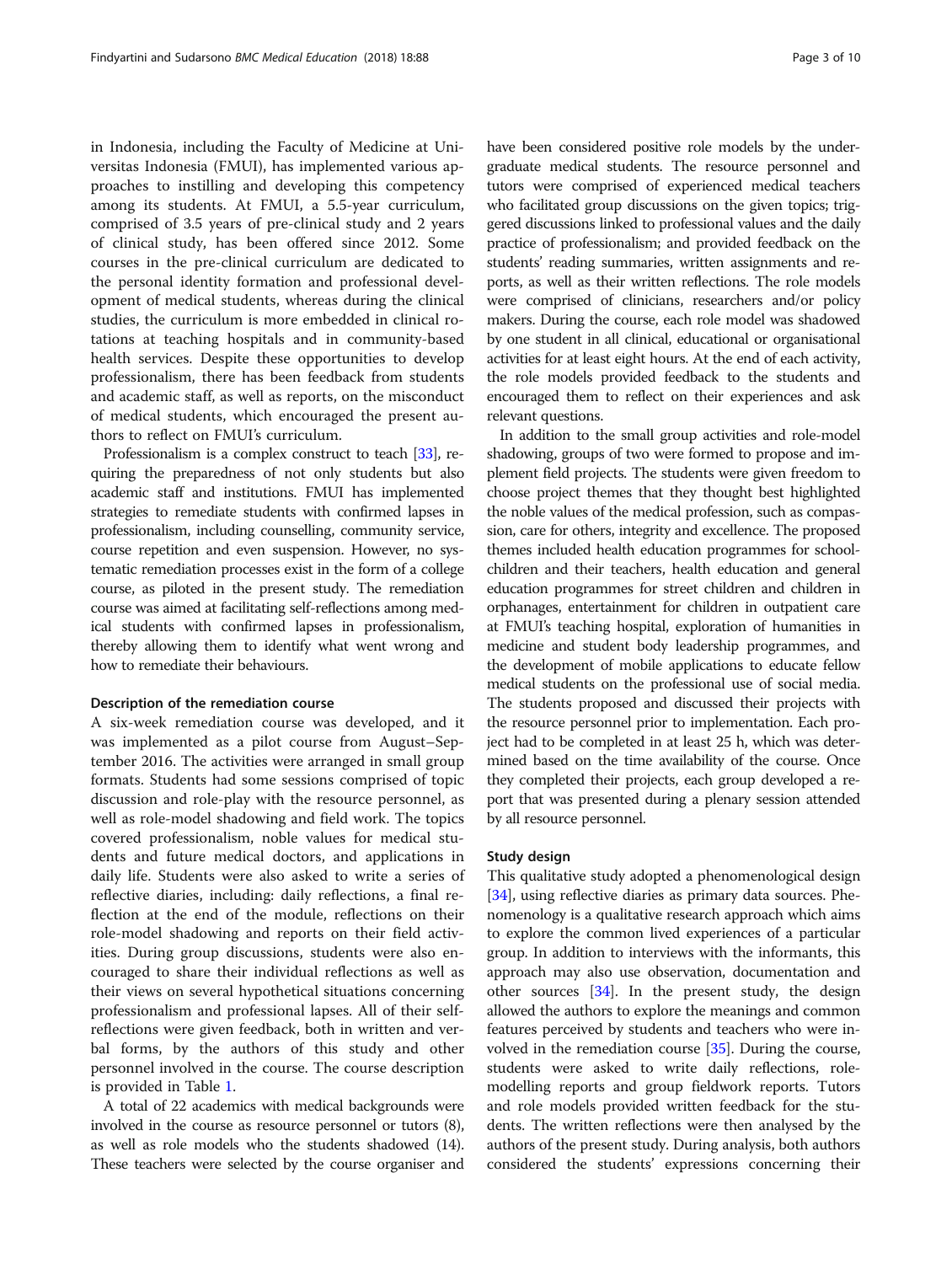## <span id="page-3-0"></span>Table 1 Course description

| Week | <b>Topics</b>                                                                                                   | Activities                              | Hours          |
|------|-----------------------------------------------------------------------------------------------------------------|-----------------------------------------|----------------|
|      | The noble values of the medical profession                                                                      | Group discussion with triggers          | $\overline{4}$ |
|      | The Hippocratic oath and the values of the medical profession                                                   | Group discussion with triggers          | 2              |
|      | The history of medicine and the medical profession                                                              | Interactive lecture                     | 2              |
|      | Professionalism and professional attributes                                                                     | Interactive lecture                     | $\mathfrak{D}$ |
|      | Indonesia Medical Graduates Competence standards: Noble professionalism<br>and self- reflective capabilities    | Group discussion with triggers          | 2              |
|      | Individual learning on related topics                                                                           |                                         | 6              |
|      | End of the week: Submission of written diaries/reflections                                                      |                                         |                |
| Ш    | Role modelling and its role in professional development                                                         | Group discussion with triggers          | $\mathfrak{D}$ |
|      | The noble values of the medical profession and FMUI's values: Implementation<br>in daily practice               | Group discussion with triggers          | 4              |
|      | The noble values of the medical profession and FMUI's values: Reflections                                       | Group discussion with triggers          | 2              |
|      | Individual learning and reflections                                                                             |                                         | 20             |
|      | End of the week: Submission of written diaries/reflections                                                      |                                         |                |
| Ш    | The noble values of the medical profession and FMUI's values: Reflections<br>on student organisation activities | Group discussion with triggers          | 2              |
|      | Development of field-project proposals                                                                          | Group work (two students in each group) | 15             |
|      | Field-project proposal                                                                                          | Presentation and feedback               | 6              |
|      | Orientation on role-model shadowing activities                                                                  | Interactive lecture                     |                |
|      | End of the week: Submission of written diaries/reflections                                                      |                                         |                |
| IV   | Role-model shadowing                                                                                            | (By appointment)                        | 8              |
|      | Field work                                                                                                      |                                         | 17             |
|      | Progress report                                                                                                 | Presentation and feedback               | 4              |
|      | End of the week: Submission of written diaries/reflections                                                      |                                         |                |
| V    | Role-model shadowing                                                                                            | (By appointment)                        | 8              |
|      | Field work                                                                                                      |                                         | 8              |
|      | Feedback                                                                                                        | Discussion and roleplay                 | 4              |
|      | End of the week: Submission of written diaries/reflections                                                      |                                         |                |
| VI   | Field report completion                                                                                         | Group work                              | 12             |
|      | Portfolio completion                                                                                            | Individual work                         | 12             |
|      | Final report                                                                                                    | Presentation and feedback               | 6              |
|      | End of the week: Submission of written diaries/reflections                                                      |                                         |                |

lived experiences while they learned and practised multiple aspects of professionalism in the remediation course. Although the written reflections were the main sources of data, the authors also recorded the group discussions and their day-to-day observations of the students' activities to guide the analysis. Interactions between the authors and the students during the course allowed for further understanding of the students' written reflections. Feedback from the tutors and role models were used to confirm or deny the results.

# Participants

A total of 14 students in the first to third years of their medical studies were involved in this research. The students were assigned to this course due to some lapses in professionalism they had committed over the past semester, namely lapses in responsibility (i.e. inappropriate use of social media and misconduct in organising student activities) [[9](#page-8-0)]. Given the formal curriculum on professionalism for pre-clinical year students, as previously described, the authors believe that the students who enrolled in the remediation course had a general understanding of the key concepts of professionalism. However, the students were not yet able to transfer their understandings to their daily practices as medical students and to how these practices would affect their future professional development as medical doctors. In addition, despite their different levels of study, the students who participated in the remediation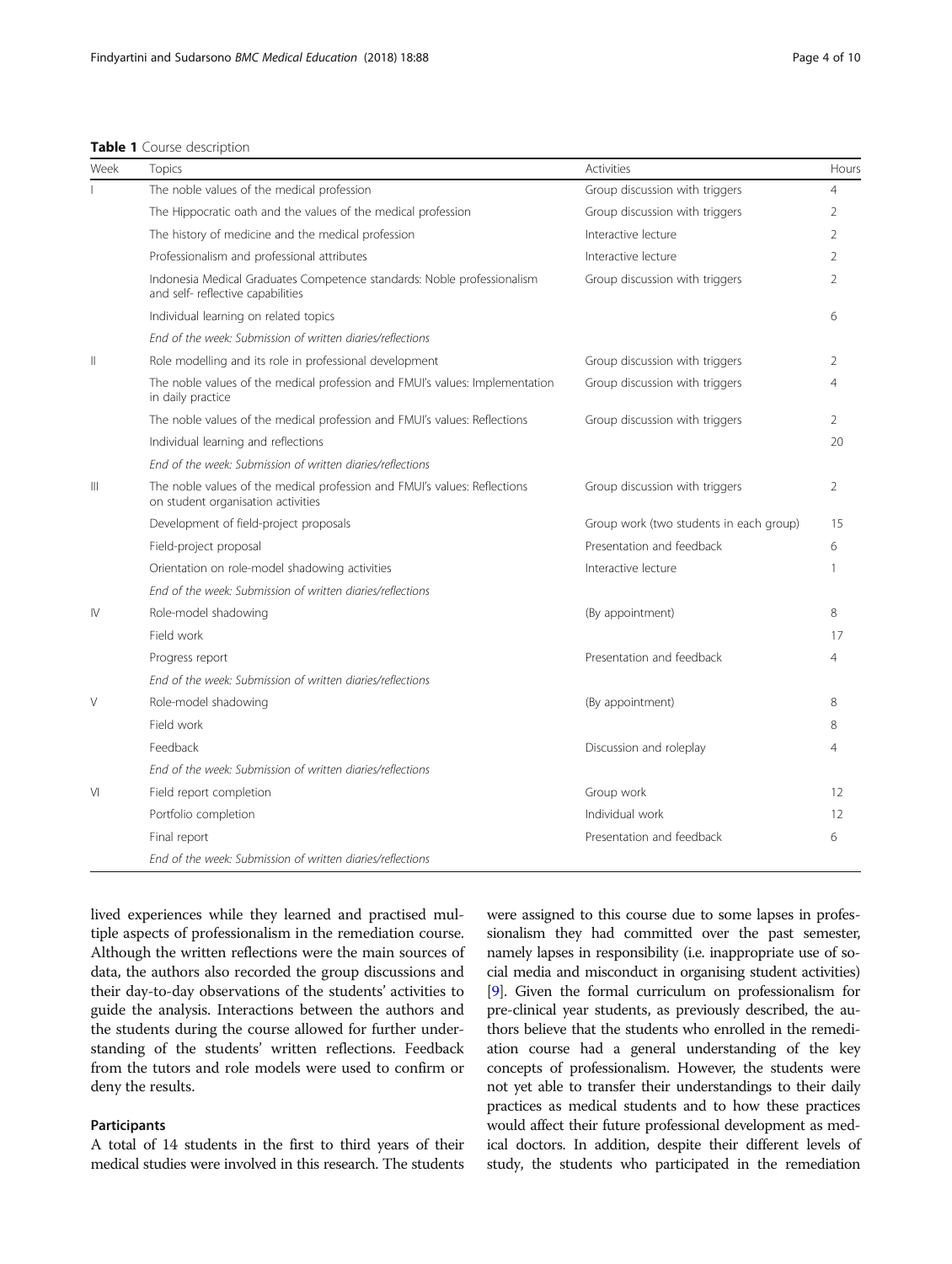course were considered to be at the same stage of professional identity formation, which is 'the imperial stage' [\[17](#page-9-0)]. At this stage, individuals can assume a professional role; however, it is not fully integrated into their identity [\[17\]](#page-9-0).

After receiving the students' verbal consent, the authors explored their written reflections and reports for the purposes of this study. The use of verbal consent was chosen to avoid potential pressure that might happen should students provide written consents. The present authors expected that students were able to express their experience during the remediation course freely. The students were assured that their data will be kept confidential and all quotations derived from their written reflections or reports will be attributed to a pseudonym, thereby mitigating the possibility for them to be individually recognised. The students were also informed that their participation in the study would not influence any course evaluation processes.

## Data collection and analysis

All written reflections and reports were collected during the six-week course. The authors read all the data to identify the key features of the course that the students considered beneficial for their personal identity formation and professional development. A thematic analysis was completed by the two authors independently, and the results were then compared. Further discussions were conducted to resolve any disagreements. Quotations reflecting the themes and sub-themes were also identified and examined for how frequently they were raised by the students. The overall protocol of the study, including the use of verbal consent from the participants, was approved by the Research Ethics Committee of the Faculty of Medicine, Universitas Indonesia.

# Results

The characteristics of the 14 students who were involved in this study are provided in Table 2.

## The analysis revealed three major themes

- 1. Internalisation of essential professional values and personal identity formation;
- 2. Role-model shadowing and understanding of what kind of professional they should become; and
- 3. Field work as experiential learning and a means to implement professional values in daily practice.

# Internalisation of essential professional values and personal identity formation

A total of 20 expressions from 11 students highlighted their realisations about themselves as current medical students and future doctors. Generally, the 14 students, despite coming from their first three years of medical

| <b>Table 2</b> Characteristics of the informants |
|--------------------------------------------------|
|--------------------------------------------------|

| No.            | Coded initials | Year of study  | Gender |
|----------------|----------------|----------------|--------|
| $\mathbf{1}$   | AA             | 3              | Male   |
| $\overline{2}$ | BB             | 3              | Male   |
| 3              | CC             | 3              | Female |
| $\overline{4}$ | DD             | $\overline{2}$ | Female |
| 5              | EE.            | $\overline{2}$ | Female |
| 6              | FF.            | 1              | Male   |
| $\overline{7}$ | GG             | 1              | Male   |
| 8              | HН             | 1              | Female |
| 9              | II             | 1              | Female |
| 10             | JJ             | 1              | Male   |
| 11             | KK             | 3              | Female |
| 12             | LL             | 3              | Female |
| 13             | <b>MM</b>      | 3              | Female |
| 14             | <b>NN</b>      | 3              | Female |

education, were aware that humanism, professionalism and other abstract values are very important for them to learn. However, they admitted that it had been quite a struggle for them to do so in other parts of the curriculum. They were not sure whether they understood the concepts correctly. During the remediation course, close interactions with the teachers enabled in-depth discussions which facilitated the students' internalisation of the abstract values they had been struggling with, as evidenced in the following quotation:

'…I was really inspired by what Prof A said during our discussion about how to differentiate between "human" and "person". The latter is a more suitable way of viewing our patients in the doctor–patient relationship. Humanism can be defined as a fundamental viewpoint intended to give meaning to the role of a person as a whole human being who has thoughts, feelings, a mind and a soul.' (CC, 3rd-year medical student, field work report).

An emergence of self-awareness has also been highlighted by the students. According to them, the daily reflections, completed individually and in groups, contributed to this realisation. While reflecting, they were encouraged to discover more about who they are, which is an essential stepping stone in personal identity formation. For example:

'The course has allowed me to recognise more about myself. I feel changed, since I am more sensitive and reflective of all that is happening around me. I am also better able to analyse the cause and effect of something, thus I am able to make better decisions. Besides this, I have become more aware of my bad coping mechanisms and how to fix them.' (EE, 2nd-year medical student, final reflection).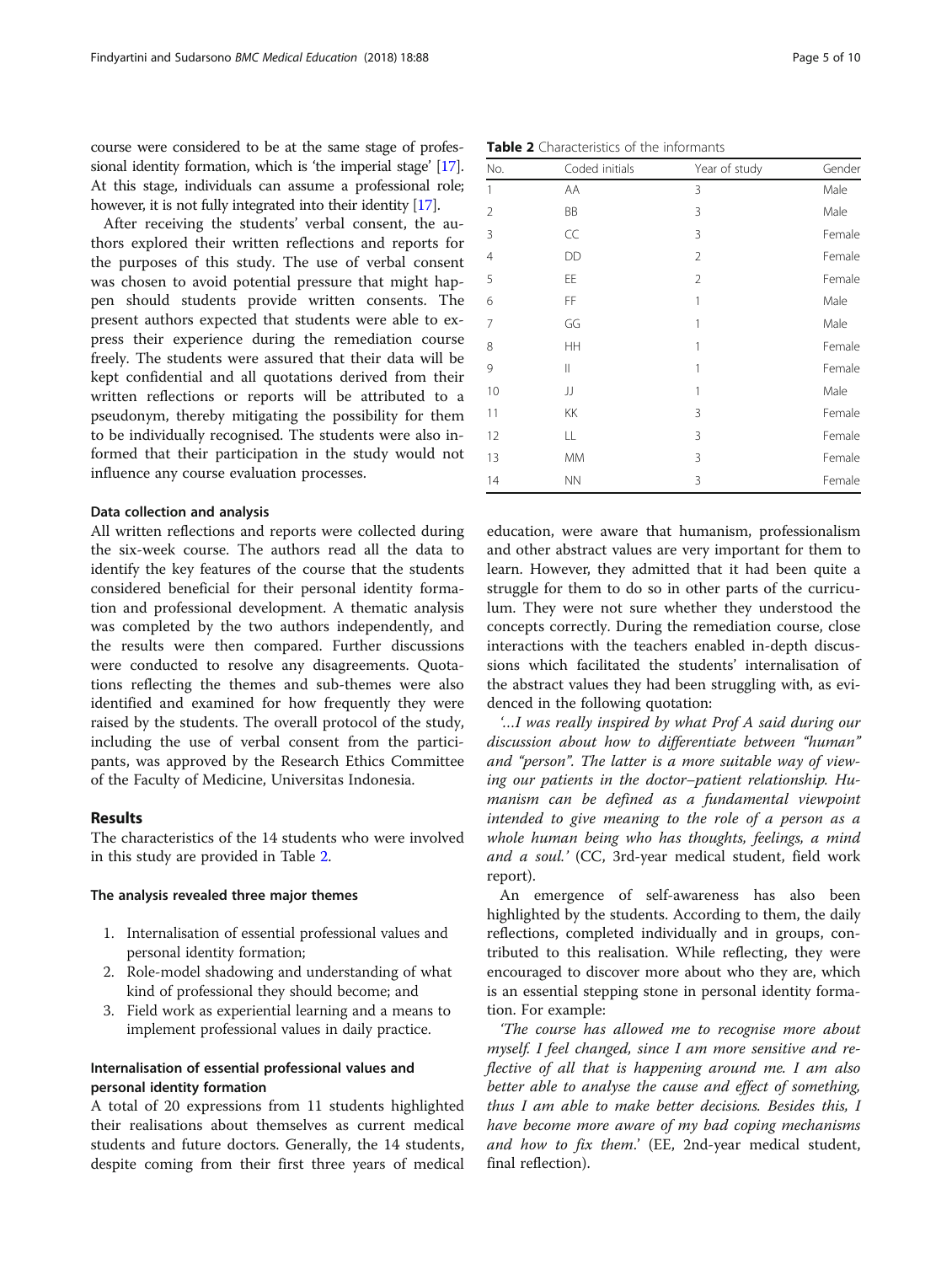Finally, the students appreciated the small group activities in the course, which very supportive in developing their understanding of and internalising the abstract values related to being a good doctor. Students also thought that the openness and freedom of speech in the course gave them more opportunities to internalise the values. In the hierarchical culture of medical schools, especially in Asian countries, both openness and freedom of speech are not the norm in most cases. Regarding the group activities, one student noted:

'The discussions were very conducive and interactive. I took valuable lessons from the course, which were learned not only from the discussions but also from the professional and supportive attitudes of the teachers and my friends. I believe all of these aspects form the core of my positive behavioural changes.' (JJ, 1st-year medical student, final reflection).

# Role-model shadowing and understanding of what kind of professional they should become

Each student had a role-model shadowing activity, which lasted a minimum of eight hours, with academics nominated by the course organiser. A total of 16 comments were identified from students' written reflections and reports regarding the significance of role-model shadowing to help students understand 'what to become'. The students observed the application of good values in the daily lives of medical doctors, clinicians, clinical teachers and academics, and healthcare leaders, as shown in the following quotation:

'…To be honest, I did not know how we could understand other people's feelings without feeling them for ourselves. It was when I shadowed Prof B while he visited his patients in the ICU that I finally understood.' (HH, 1styear medical student, role-model shadowing report).

The role models whom the students shadowed were very busy, yet the students found they were very passionate and committed to what they were doing. For example:

'So, it is possible to become an academic, a clinician, a researcher and a writer in one complete package. He is proof! This really motivates me.' (LL, 3rd-year medical student, role-model shadowing report).

The role models also showed excellent communication skills and a sincerity to help others; two attributes found in good medical doctors. Students who had not been sufficiently exposed to real clinical settings during the first three years of their medical studies gained valuable lessons from their role models. Overall, the role-model shadowing activity gave students contextual descriptions for what kind of practitioner they should become in the future. For example:

'After I saw how he interacts with people, I think it is very important for a doctor to be able to communicate well with others. With proper communication, a patient can better understand what his/her doctor says. In the end, the patient will trust his/her doctor more.' (JJ, 1styear medical student, role-model shadowing reflection).

Despite the immense experience gained from the shadowing activities, not all students had the same success. One student mentioned that she would like to have another opportunity to participate in a shadowing activity, since she did not feel she had an adequate experience with her role model. This result suggests that such activities require preparation from both the students and the teachers serving as role models.

The role models were also given an opportunity to provide comments on the shadowing process and their interactions with the students. All the medical teachers who served as role models in this course provided positive feedback on the process. Close interactions with the students allowed them to discuss the reasoning or background of what they do as practising medical doctors. For example:

'Student LL's positive impressions towards what I do, using her "positive perspectives", makes me feel honoured. I hope she is able to implement the lessons she learned from this activity. I also hope that she can identify and tell me what I can do better.' (X, role model, role-model shadowing feedback).

Other role models' feedback underscored the positive impact of role-model shadowing, as follows:

'I think role-model shadowing is a very positive activity since the student can learn what they cannot learn in classrooms; they learn [how to deal] with people and their personalities, and they also learn about [the importance of integrity in clinical practice.' (Y, role model, role-model shadowing feedback).

# Field work as experiential learning and a means to implement values in daily practice

All students agreed that their field projects fostered their creativity and encouraged them to experience the challenges of implementing the noble values they learned. The field work also gave students a 'sense of purpose', because they were able to help others even with their current capabilities as pre-clinical medical students. They requested more allocated time to conduct their field projects. One student noted:

'I learned from this field work that we do not need to wait until we become a great figure to be able to help others. We can start from [having] simple thoughts [and] paying attention to the small details around us.' (KK, 3rd-year medical student, fieldwork report).

Some students found that they had to be very creative in conducting their projects. They also practised being good and emphatic role models themselves, as they tried to practise the noble values they learned. They also developed their communication skills with people from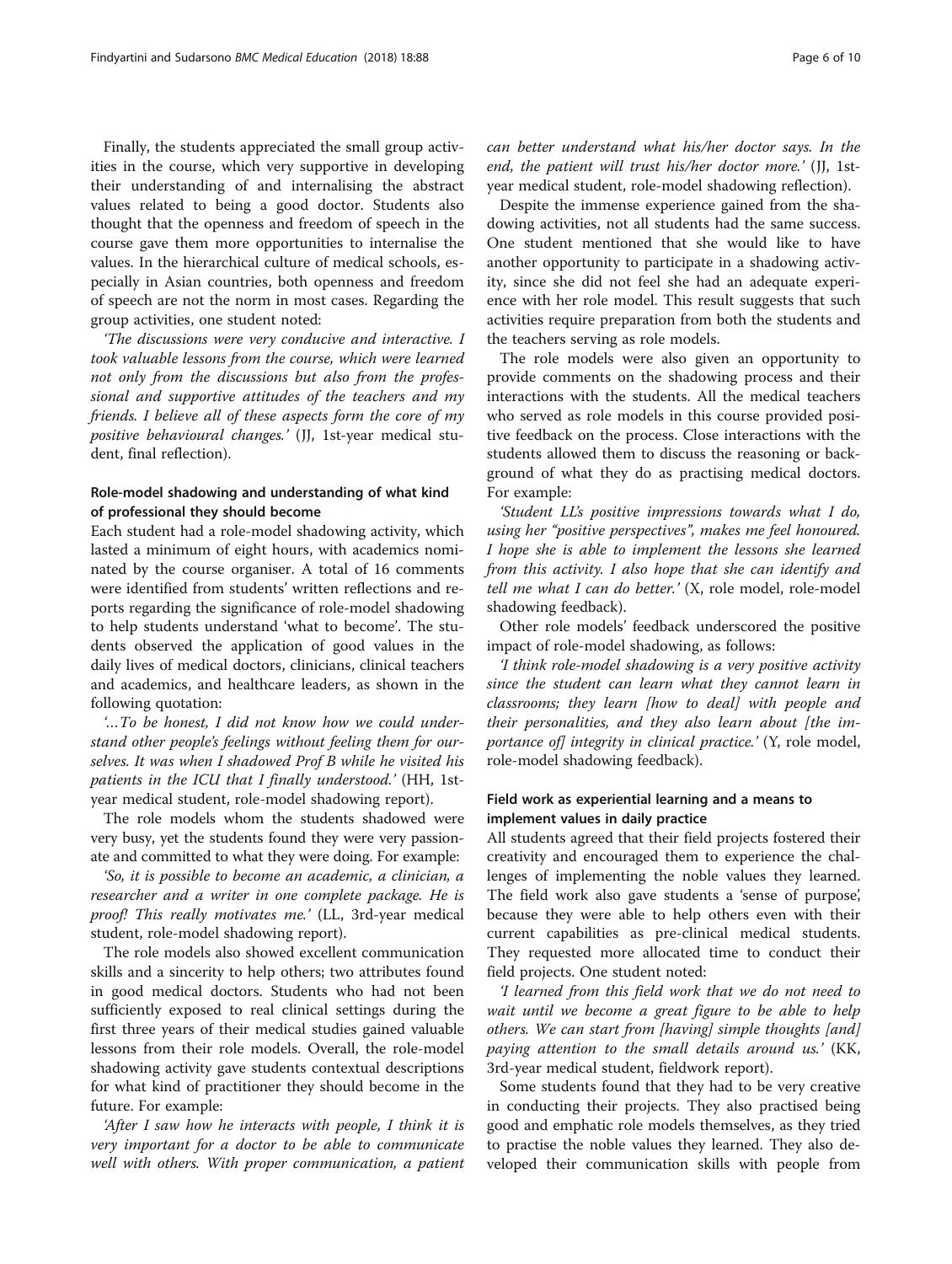various backgrounds and age groups, as described in the following quotation:

'When I was a tutor at [the] Healthy School [project], I found patience and creativity were very important when teaching about healthy lifestyles. I was expected to make the children understand and able to practise [healthy habits] in their daily lives. As I was not used to dealing with children, it was very exhausting to try to teach them as well as to find fun ways for them to study. I realise now that it is not easy being a tutor.' (LL, 3rd-year medical student, fieldwork report).

Other students reported that they had to learn how to work effectively in a team to fulfil their project goals, as follows: 'I realise that teamwork is the key component for a successful project.' (GG, 1st-year medical student, fieldwork report).

The fieldwork reports were comprised of feedback and comments from the involved parties, which further confirmed that the students participated in valuable activities during this course. Long-term implementation was noted as one of the key challenges.

## **Discussion**

This phenomenological study aims to explore students' perceptions of their personal identity formation and professional development following a six-week remediation course to address their lapses in professionalism. The cognitive component of professional development requires an explicit approach and internalisation [\[10](#page-9-0), [11](#page-9-0)], which were supported by the intensive reflections and small group discussions led by experts. The first theme of this study suggests that the internalisation of noble values and professional attributes requires multiple processes. Students were encouraged to consistently reflect on their learning processes and activities conducted in the course. Students wrote their impressions on the experience and the lessons they learned, thereby prompting them to further consider their strengths and weaknesses in understanding the noble values discussed, such as integrity, altruism, excellence and visionary, as well as the challenges in clinical practice. This metacognitive process facilitated the students' understanding of the their personal states, as well as their development and identification of future actions to take [\[13](#page-9-0)], thereby constructing 'ways of being' and 'ways of acting' [\[14\]](#page-9-0). An analysis of the students' written reflections was also found useful for identifying gaps in the students' personal and professional development [\[36](#page-9-0)]. The authors argue that, considering the students' generational characteristics and given their maturity, such activities are more advantageous for personal and professional identity formation when introduced at an early stage of medical training, as well as the remediation process.

In addition, as suggested by the participants, small group activities are thought to be the key factor in supporting medical students' understanding of the noble values and principles of their personal and professional development. Professionalism is a complex construct to understand [[33](#page-9-0)], certainly for pre-clinical students like those in the present study. The current model of the remediation course enabled intensive interactions (i.e. reciprocal individual and group reflections and feedback) between the students and teachers. In addition to the teacher–student interactions, interactions among the 14 students, who were at different levels of study, seemed to help them discuss the abstract topics from multiple perspectives and understandings. This study confirmed the importance of close interactions between students and teachers as role models in nurturing professional development, starting from the pre-clinical years [[18](#page-9-0), [23](#page-9-0), [36\]](#page-9-0), and a similar approach can serve as the backbone for remediation courses addressing lapses in professionalism. The context of interaction developed in the course also allow for multiple explorations of the students' understanding of who they are and who they might become [[37](#page-9-0), [38](#page-9-0)]. In an Asian context, in which the teacher–student relationship can be very hierarchical [[24](#page-9-0)], the interactions will sometimes need considerable adaptations, thereby allowing both teachers and students to communicate well and appropriately without experiencing any of the awkward feelings of being too distant or too close.

As suggested by Cruess and Cruess [\[10](#page-9-0)], medical students, as novices, need support to become full members of the profession. For pre-clinical students, becoming members of the profession is far in the future [[17](#page-9-0)]. Regardless, medical education should nurture the development of complete professional attributes (i.e. 'doing the right thing', 'doing the thing right' and 'be the right person doing it')  $[3]$  $[3]$  from an early stage. The second theme in this study highlights the role-modelling process as a crucial component of the personal and professional development of pre-clinical medical students. Role-model shadowing opens the students' minds to what kind of medical professional they will become in the future (23), be it clinicians, researchers, academics or leaders. As discussed by Cruess et al. [[1](#page-8-0)], there are three types of qualities that should be possessed by a good role model: clinical competence, teaching skills and personal qualities. During the role-modelling process, students witnessed practical applications of the noble values they had been learning about. According to Paice et al. [[39](#page-9-0)] and Passi [\[12](#page-9-0)], role modelling is an active process that requires students to observe and evolve. Evolution involves conscious thinking, reflection and abstraction, translating insights into principles and action, and generalisation and behavioural change [[12](#page-9-0), [39](#page-9-0)]. Positive role-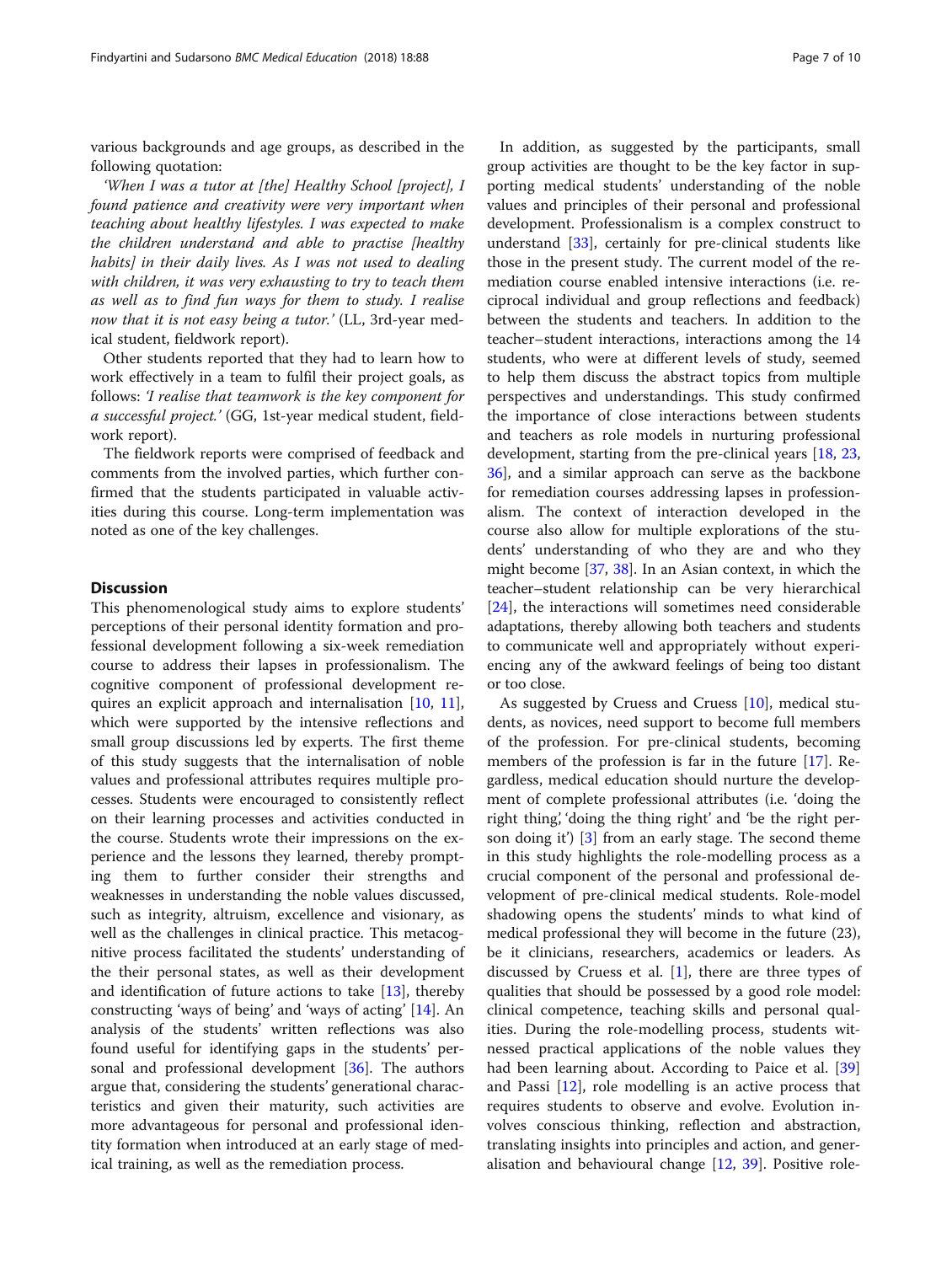modelling that allows students to observe, interact and write reflections, as exemplified in the present study, can be a powerful tool for developing students' personal identity and professional development [\[16,](#page-9-0) [40](#page-9-0)]. Students undergoing remediation may also benefit from the opportunity to develop new insights into their misconduct and translate their revelations into actions for improvement. To ensure the role-modelling process is effective and impactful, both students and teachers should be ready to become actively involved in reflection and discussion. The teachers should also be aware that the behaviours and actions they model, whether positive or negative, will be observed and may be adopted by students [[1\]](#page-8-0).

Furthermore, the students were challenged to apply their knowledge and demonstrate their behavioural changes by planning and implementing field projects. These projects enabled them to experience real-world situations, reflect on what they had planned and completed, reconceptualise their understanding of 'what to become' and 'how to become', and identify future actions. This reflects 'the process whereby knowledge is created through the transformation of experience. Knowledge results from the combination of grasping and transforming experience' [[41\]](#page-9-0). The present study also suggests that providing opportunities for real-life experiences accompanied with constructive feedback can be another powerful tool for facilitating personal identity formation and professional development among medical students. What facilitators need to be aware of, however, is whether the students have sufficient knowledge and skills to conduct field projects appropriately [[42\]](#page-9-0). In the remediation course under study, the students were asked to present their field-project proposals prior to implementation so that they could get teacher feedback and so that the teachers could identify each student's preparedness and each project's feasibility. Regarding personal identity formation, this approach is critical in facilitating the students' transition from the pre-clinical classroom into the rich, yet unpredictable learning experiences of field work [\[13\]](#page-9-0). Despite receiving very positive feedback from the students upon completing their field projects, the time they were allocated to prepare and finalise their projects was quite limited. The authors found that this is an area for improvement in future implementations, since it is essential for pre-clinical students to conduct long-term projects which allow them to internalise and implement professional values, as well as develop their professional identities, before they become more involved in the community of healthcare practitioners during their clinical rotations.

The authors realised that this study contains other limitations, as it was conducted in only one medical school and involved a small number of participants. The specific characteristics of the participants and the teachers involved in

the remediation course may also have influenced the results. The students enrolled in this remediation course were considered to have shown lapses in their responsibilities as medical students. Despite the aim to provide opportunities for them to reflect on their professional development, the authors could not prevent them from feeling they were being punished for their lapses, at least in the beginning of the remediation course. By the end of the course, the students expressed positivity towards their milestone achievements in professional identity development. Considering the impact of the imperial stage on professional identity formation [\[17\]](#page-9-0), the authors believe that approaches implemented in the remediation course may also benefit other students in pre-clinical studies.

Furthermore, the authors propose that this model has the potential to be applied to medical schools with similar situations, in which students are encouraged to take more initiatives in learning, yet teachers are still regarded to have a significant role in teaching and managing the learning process. The implementation of curricula aimed at professional development is indeed influenced by context [[16](#page-9-0)]. The authors are also aware that implementation of this model requires continuous faculty development, thereby assuring the cognitive–modelling–experiencing cycle benefits the students' personal identity formation and professional development. The authors fully understand that implementation with a larger cohort requires more than an exponential increase in teachers; in a larger cohort, many other aspects could influence the successful implementation of this model. For example, the authors cannot predict the level of comfort in speaking openly and freely and the consistency of intensive self-reflection and feedback. Also, the relationships between teachers and students in each session and the duration of exposure to the teachers involved may vary.

Given the nature of this remediation course, the authors expect that a small number of students will be enrolled in the future; hence, the overall process can still be conducted well. The authors also recommend future recruitment and training of medical teachers at Universitas Indonesia, should there be a need to implement such an intensive course among a larger cohort of medical students. This way, the power of small group interactions can be maintained. Finally, the authors realise that this remediation course took place over a short period (six weeks); therefore, the long-term impacts of this course still need to be evaluated to assess whether the students are able to internalise and practise the noble values of medicine as future professionals.

Overall, considering the construct of professionalism [[33\]](#page-9-0) and students' characteristics as members of the millennial generation  $[19-22]$  $[19-22]$  $[19-22]$  $[19-22]$  $[19-22]$ , the present study offers what the authors call 'a multimodal approach' to remediating lapses in professionalism among medical students. This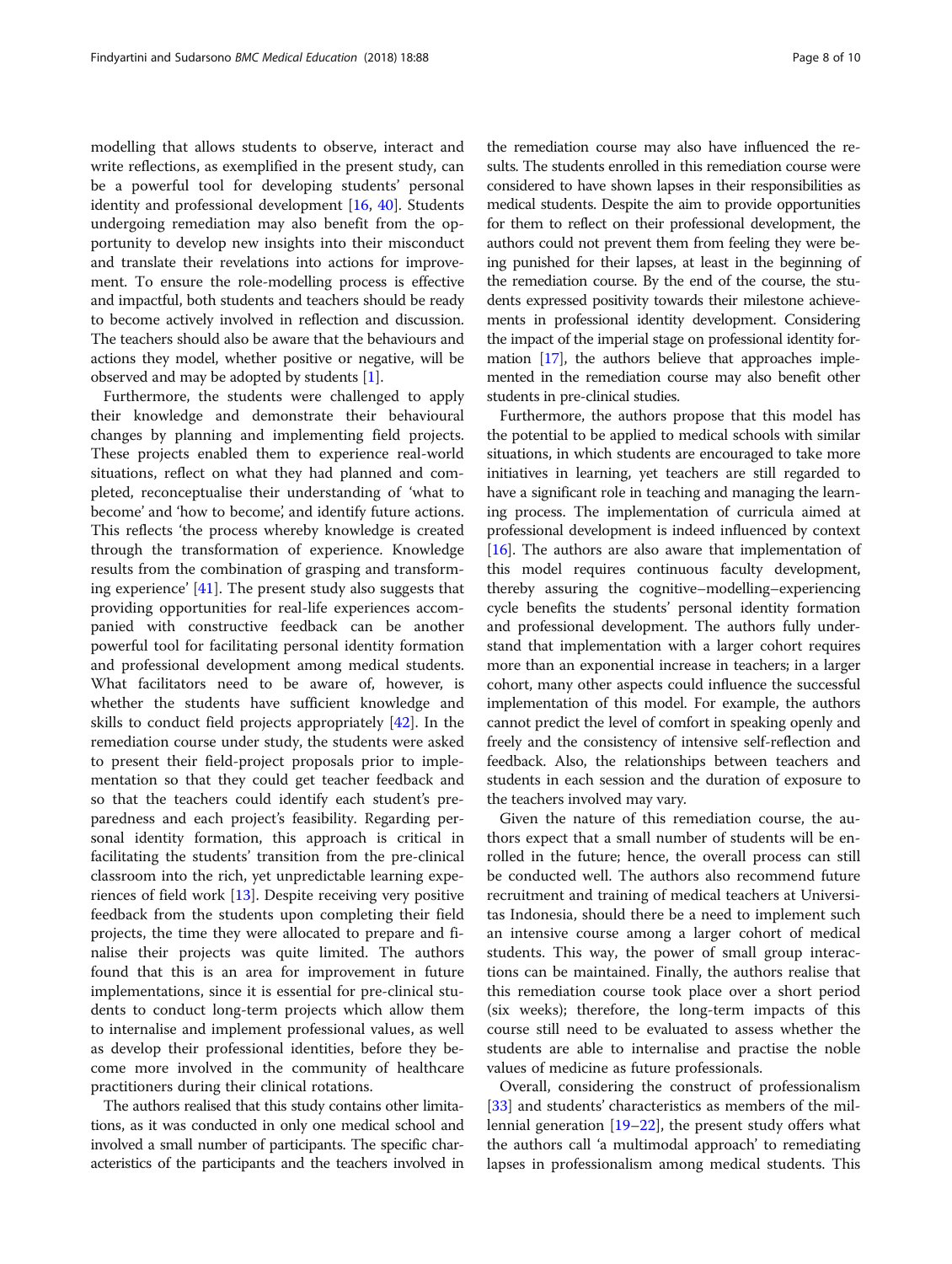<span id="page-8-0"></span>approach incorporates small group discussions and intensive self-reflection processes to internalise and support students' cognitive understanding of professional and noble values, as well as role-model shadowing and practical experience through field projects. The authors believe that this study may have implications for medical- and health-science educators in two ways. First, this study highlights the cognitive–modelling–experiencing cycle, which can be implemented in the remediation process for lapses in professionalism among medical students. The spirit of remediation includes the realisation that medical students, especially in their pre-clinical years, are still attempting to internalise a professional identity [\[17\]](#page-9-0). Second, this study suggests that facilitating the personal and professional identity development of medical students requires intensive interactions between students and teachers, thereby allowing for consistent self-reflections and the provision of feedback which foster socialisation. As such, this approach needs to be maintained and updated in case it is implemented among a larger cohort of medical students in the future.

## Conclusion

Following key theories and evidence in remediating lapses in professionalism among students, the present remediation course facilitates cognitive understanding through small group activities, consistent and intensive selfreflection and feedback to help students internalise values and become self-reflective individuals, and experiential and situated learning through role-model shadowing and field work, which encourages students to experience the realities of being a medical doctor and the challenges faced by those in the healthcare environment. The authors believe that supporting the personal identity formation and professional development of undergraduate medical students is an active, longitudinal and intensive process. Since pre-clinical medical students cannot always relate the professional values they learn to future practice, they may not understand the importance of remediating lapses in professionalism while still enrolled in medical school. Given the results of this study, remediation courses using a multimodal approach has much potential in supporting pre-clinical undergraduate medical students in their personal and professional development. Challenges to implementing the model with a larger cohort have been considered, and studies documenting the long-term impact of this model are required.

## Abbreviation

FMUI: Faculty of Medicine Universitas Indonesia

## Acknowledgements

The authors would like to acknowledge the support of Prof Albert Scherpbier, who provided valuable feedback during the development of the manuscript. The authors are also grateful to the 14 students and the medical teachers involved in the study.

## Funding

No funding was obtained for this study.

#### Availability of data and materials

The datasets generated and/or analysed during the current study are not publicly available due to conditions of participants' consents but are available from the corresponding author on reasonable request.

#### Authors' contributions

AF led the study, organised the course, completed data collection and analysis, and led the development of the manuscript. NC contributed to the course development, data analysis and manuscript development. All authors read and approved the final manuscript

#### Authors' information

Ardi Findyartini, MD, PhD, is a senior lecturer in the Department of Medical Education and the Head of the Medical Education Unit at FMUI. Nani Cahyani, MD, is a senior lecturer in the Department of Community Medicine at FMUI. At the time of the study, she was the Manager of Academic and Student Affairs at FMUI.

#### Ethics approval and consent to participate

All participants in this study approved of and provided their verbal consent for the authors to analyse their reflections and reports. The verbal consent was aimed to encourage free expression of the participants' reflections on the remediation course. The participants were informed that their participation was completely voluntary and that the authors would ensure the confidentiality of the data provided in any of the reports that resulted from this study. The study protocol, including the use of verbal consent, was approved by the Research Ethics Committee of the Faculty of Medicine, Universitas Indonesia.

#### Competing interests

The authors declare that they have no competing interests.

#### Publisher's Note

Springer Nature remains neutral with regard to jurisdictional claims in published maps and institutional affiliations.

#### Author details

<sup>1</sup>Department of Medical Education, Faculty of Medicine Universitas Indonesia, Jakarta, Indonesia. <sup>2</sup>Department of Community Medicine, Faculty of Medicine Universitas Indonesia, Jakarta, Indonesia.

## Received: 7 July 2017 Accepted: 20 April 2018 Published online: 02 May 2018

#### References

- 1. Cruess SR, Cruess RL. Understanding medical professionalism: A plea for an inclusive and integrated approach. Med Educ. 2008;42:755–7.
- 2. Epstein RM. Mindful Practice. JAMA. 1999;282:833–9.
- Harden RM, Crosby JR, Davis MH, Friedman M. AMEE Guide No. 14: Outcome based education: Part 5-From competency to metacompetency: a model for the specification of learning outcomes. Med Teach. 1999;21:546–52.
- Wilkinson TJ, Wade WB, Knock LD. A blueprint to assess professionalism: Results of a systematic review. Acad Med. 2009;84:551–8.
- 5. Irby DM, Hamstra SJ. Parting the Clouds: Three Professionalism Frameworks in Medical Education. Acad Med. 2016;91:1606–11.
- 6. Papadakis MA, Hodgson CS, Teherani A, Kohatsu ND. Unprofessional behaviour in medical school is associated with subsequent disciplinary action by a state medical board. Acad Med. 2004;79(3):244–9.
- Papadakis MA, Teherani A, Banach MA, Knettler TR, Rattner SL, Stern DT, Veloski JJ, Hodgson CS. Disciplinary action by medical boards and prior behaviour in medical school. NEJM. 2005;353(25):2673–82.
- 8. Gill AC, Nelson EA, Mian AI, Raphael JL, Rowley DR, Mcguire AL. Responding to moderate breaches in professionalism: An intervention for medical students. Med Teach. 2015;37(2):136–9.
- 9. Ziring D, Danoff D, Grosseman S, Langer D, Esposito A, Jan MK, Rosenzweig S, Novack D. How do medical schools identify and remediate professionalism lapses in medical students? A study of U.S. and Canadian medical schools. Acad Med. 2015;90:913–20.